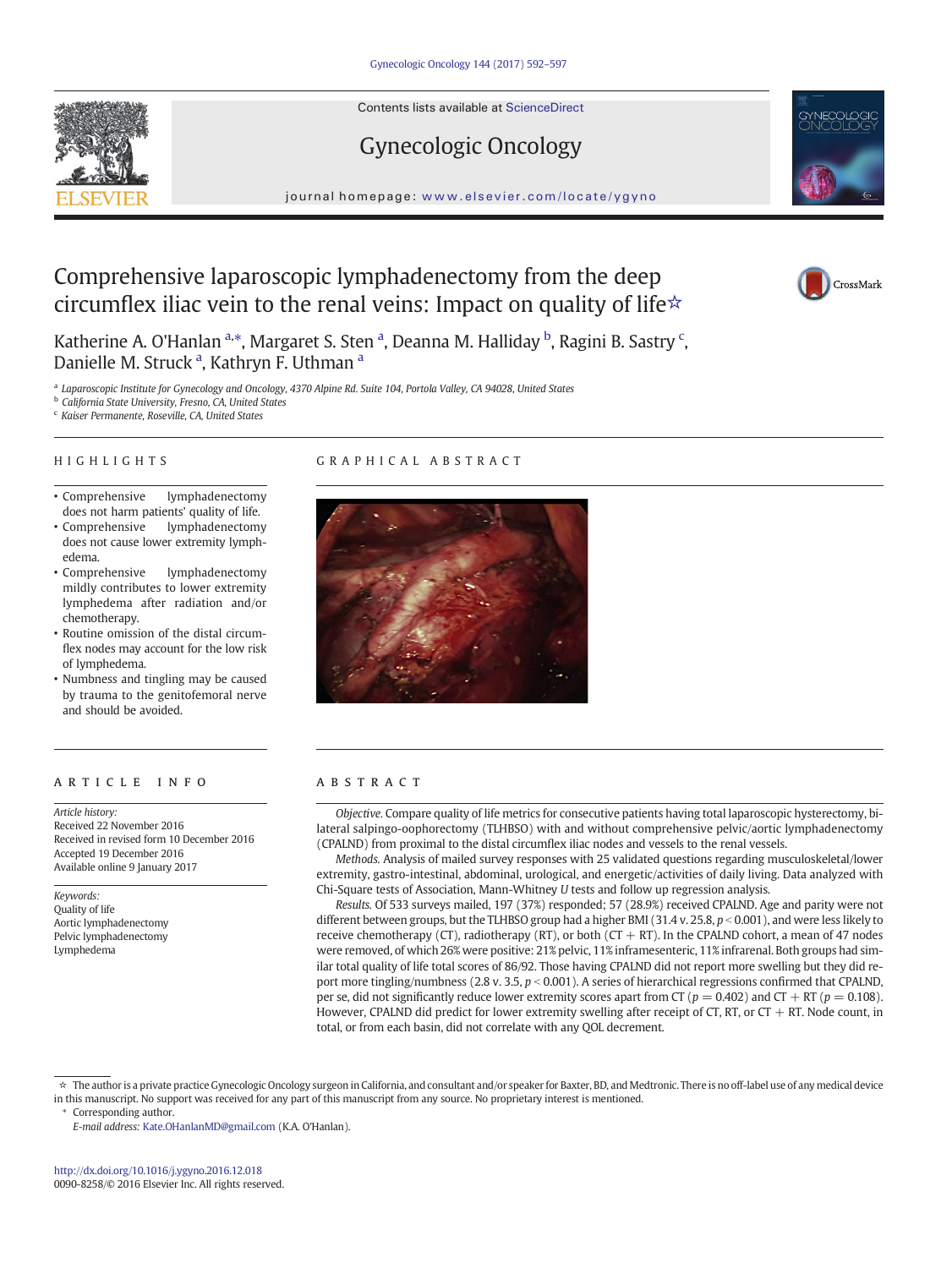Conclusions. CPALND did not cause lymphedema or a reduction in overall quality of life. Only after controlling for BMI, and receipt of radiation and/or chemotherapy were QOL scores mildly reduced. Routine omission of the distal circumflex nodes from the dissection may account for the low risk of lymphedema from the dissection. Larger prospective studies are needed to determine the optimal staging protocols that address all the likely sites of metastasis and recurrence, and optimize survival, while maintaining our patients' quality of life.

© 2016 Elsevier Inc. All rights reserved.

#### 1. Introduction

The treatment of both ovarian and endometrial neoplasia involves at least a laparoscopic hysterectomy with bilateral salpingo-oophorectomy (TLHBSO). However, many patients with clinically early high-risk endometrial and ovarian carcinoma must also undergo laparoscopic staging of their disease, including a comprehensive lymphadenectomy from the deep circumflex iliac vein in the lower pelvis to the renal veins, to assign an appropriately aggressive and accurately targeted postoperative therapy that will minimize risk of recurrence [\[1\].](#page-5-0)

Understanding how each surgical procedure impacts quality of life after gynecologic cancer surgeries is important for surgeons as they weigh the risk-benefit ratio for each procedure under consideration in the individual patient's surgical plan and provide pre-operative counselling. The quality of life impact from TLHBSO is well-documented and minimal [\[2\]](#page-5-0), but quality-of-life of patients receiving TLHBSO with a comprehensive laparoscopic pelvic and aortic lymphadenectomy (CPALND) from proximal to the deep circumflex iliac vessels to the renal vessels has never been reported. The additional impact of radiation and chemotherapy on their quality of life and on lower extremity lymphedema has not been well explored either. This is the first quality of life report of patients having a comprehensive lymphadenectomy from the pelvis to the renal vessels. This report also analyses the potentially confounding effects of age, body mass index, and post-operative chemotherapy and radiation therapy, using those patients undergoing laparoscopic hysterectomy/salpingo-oophorectomy as control subjects, for comparison with those also having a stringently defined laparoscopic lymphadenectomy from proximal to the distal circumflex pelvic nodes up to the renal vessels.

# 2. Patients and methods

With Investigational Review Board approval (BAY-2013.011) from Sequoia Hospital in Redwood City, CA, data was abstracted from hospital and office files for a consecutive series of patients who had laparoscopic surgeries for endometrial or ovarian neoplasia between January 1, 2002, when CPALND was introduced to this practice, until June 15, 2015.

Included in the study were patients with all types of endometrial neoplasia, from hyperplasia to clinically early carcinoma, so that the patients who had only TLHBSO could serve as controls for those receiving CPALND. Patients with endometrial lesions that were grade 3, or deeply invasive N50%, or invading the cervical stroma had TLHBSO with CPALND. Patients with all ovarian neoplasia, from benign ovarian mass to ovarian/tubal carcinoma, are included so that the portion who had only TLHBSO for an ovarian mass could serve as a control for those with malignant ovarian neoplasia who had TLHBSO with CPALND. Since the TLHBSO procedure was the same for both endometrial and ovarian neoplastic patients, all patients having only TLHBSO without CPALND will be grouped together as the study controls and called the TLHBSO group. All patients having TLHBSO with CPALND will be grouped together for comparison and referred to as the CPALND group.

Excluded from the study were patients referred with endometrial or ovarian carcinoma with radiographic evidence of metastasis, ascites or omental stranding, as these patients all had open laparotomy staging. Additionally, patients with BMI over 40 were excluded from this study because CPALND was not attempted in these patients.

#### 2.1. Surgical technique

As reported elsewhere, a community gynecologic oncologist performed all procedures laparoscopically, assisted by a general gynecologist or a general surgeon, using a single field surgical prep technique [\[3\],](#page-5-0) and a bipolar and monopolar vessel sealing device. A TLHBSO was performed in all cases [\[4,5\]](#page-5-0). CPALND was performed when laparoscopic staging was indicated, by either a transperitoneal or extraperitoneal approach.

CPALND consisted of a methodical en masse resection of the entire fibrofatty lymph-node bearing tissue surrounding each artery and vein, in six anatomic bundles, from three levels, bilaterally [\[6\]](#page-5-0). The distal surgical margins of the pelvic node dissections from proximal to the deep circumflex iliac vein crossing over the external iliac artery in the distal pelvis, medial to the genitofemoral nerve, cephalad to the ureter crossing the common iliac artery comprised the pelvic nodes, right and left. The distal-most, lateral external iliac nodes, also called the circumflex iliac nodes, were never removed because they are known to primarily drain the lower extremity [\[7\]](#page-5-0), are not involved in pelvic malignancies absent widespread pelvic adenopathy [\[8,9\],](#page-5-0) and are known to contribute to lower extremity lymphedema if removed. The systematic dissection continued from the ureter cephalic to the inferior mesenteric artery, for the Inframesenteric nodes (IM), right and left, and from the inferior mesenteric artery cephalad to the top of the bilateral renal vessels for the Infrarenal nodes (IR) [\[1\]](#page-5-0). In addition to the TLHBSO and CPALND, some patients had omentectomy, appendectomy, and other procedures as clinically indicated by their cancers (papillary serous or clear cell uterine, all tubal and ovarian primaries) for their staging. An appendectomy was encouraged for all patients in this practice, regardless of staging requirements, because the incidence of appendicitis is rising in the adult population, and the simple procedure takes about 2 min and requires only one pre-tied lasso vicryl suture [\[10,11\].](#page-5-0)

A survey was sent to all eligible patients with a numbered return envelope that correlated their survey responses with their clinical history. This survey was adapted from the previously validated survey by Yost et al. [\[12\]](#page-5-0) and from the validated EORTC questionnaire of quality of life, EORTC QLQ-C30 [\[13\]](#page-5-0)([Table 1\)](#page-2-0). This questionnaire has a total of 25 questions that addressed six categories of quality of life: energetic activity, abdominal problems, the lower extremities, genito-urinary problems, gastro-intestinal problems, and sense of general well-being. For most questions, the respondent indicated on a four-point scale any difficulties with a specific issue (e.g. having difficulty walking for long periods) with a maximum score of 92. The questions were randomly arranged in the survey, but for this analysis and manuscript, they are grouped into subcategories according to biological system: Energetic/Activities of daily living, abdominal symptomatology, musculo-skeletal/lower extremity, genito-urinary, gastro-intestinal, and overall. When significant differences were identified in the subcategories, sub-analysis of the individual questions in that group was performed to identify the specific QOL differences and their magnitude. Further impact of radiotherapy and chemotherapy were assessed using regression analyses.

Data was stored and analyzed on a Microsoft Excel Spread sheet using the IBM SPSS Statistical package version 24. Descriptive statistics including means, standard deviations, medians, and range were calculated. Correlation analyses, Pearson's R correlation, Man-Whitney U tests were used to compare overall and category scores and t-tests.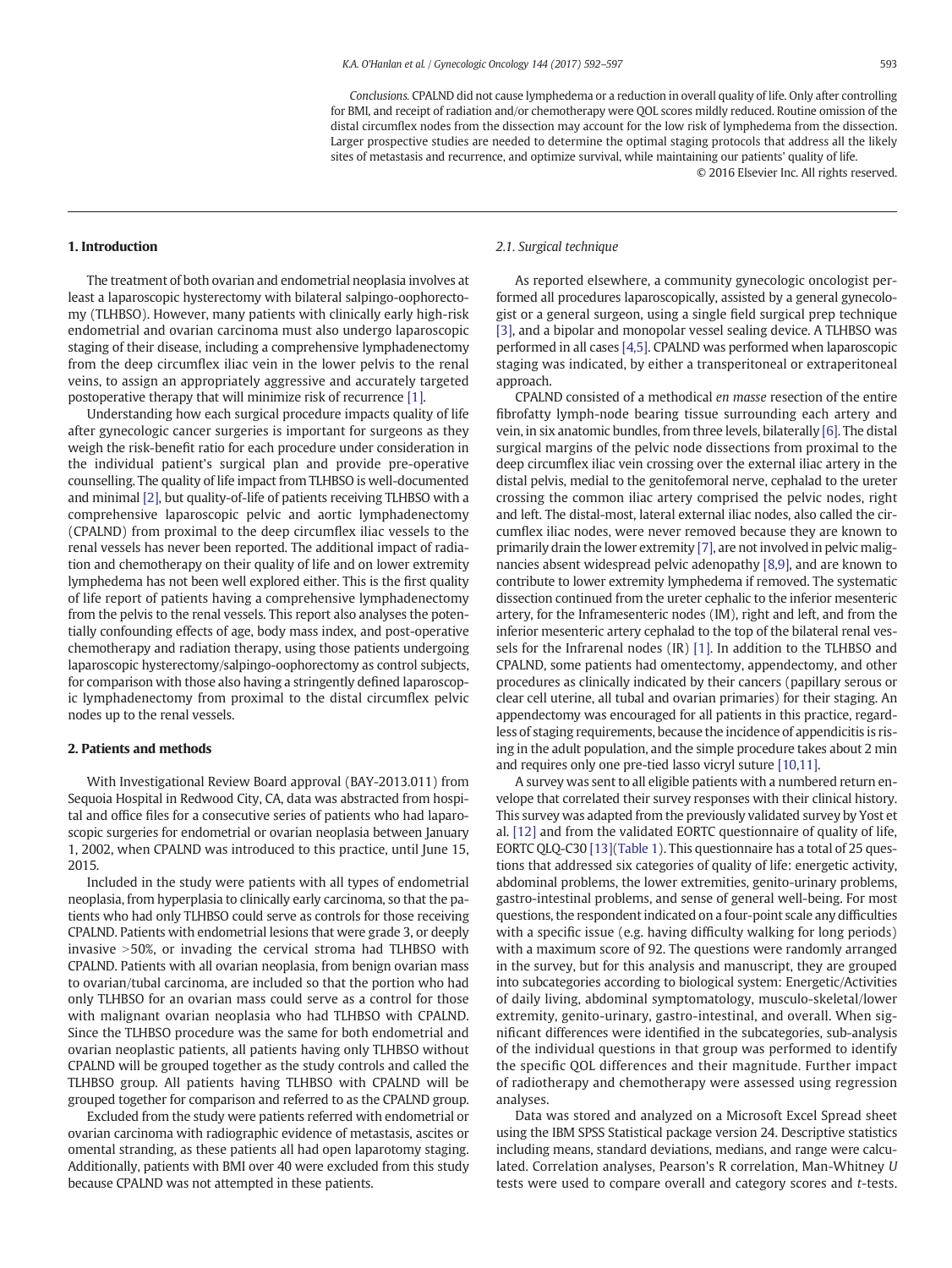## <span id="page-2-0"></span>Table 1

Survey questions grouped for analysis of effect.

|                                                                                 |       | Maximum<br>scores |
|---------------------------------------------------------------------------------|-------|-------------------|
| Energetic/activities of daily living                                            | Total | 16                |
| Have you had difficulty walking for a long period of time?                      |       | 4                 |
| Do you have any trouble taking a short walk outside of the                      |       | 4                 |
| house?                                                                          |       |                   |
| Do you need to stay in bed or a chair during the day?                           |       | 4                 |
| Do you need help with eating, dressing, washing yourself or                     |       | 4                 |
| using the toilet?                                                               |       |                   |
| Abdominal symptoms                                                              | Total | 16                |
| Have you had swelling in your lower abdomen?                                    |       | 4                 |
| Have you felt heaviness across your abdomen?                                    |       | 4                 |
| Have you had pain in your lower abdomen and/or pelvis?                          |       | 4                 |
| Have you had a bloated feeling in your abdomen?                                 |       | 4                 |
| Musculo-skeletal/lower extremity                                                | Total | 20                |
| Have you had swelling in one or both legs?                                      |       | 4                 |
| Have you felt heaviness in one or both legs?                                    |       | 4                 |
| Have you had pain in your lower back and/or legs?                               |       | 4                 |
| Have you had tingling or numbness in your hands or feet?                        |       | 4                 |
| Have you had aches or pains in your muscles or joints?                          |       | 4                 |
| Genito-urinary                                                                  | Total | 16                |
| When you felt the urge to pass urine, did you have to hurry                     |       | 4                 |
| to the toilet?                                                                  |       |                   |
| Have you passed urine frequently?                                               |       | 4                 |
| Have you had leaking of urine?                                                  |       | 4<br>4            |
| Have you had pain or a burning feeling when passing urine?<br>Gastro-intestinal | Total | 16                |
|                                                                                 |       | 4                 |
| When you felt you needed to have a BM, did you have to<br>hurry to the toilet?  |       |                   |
| Have you had any leakage of stools?                                             |       | 4                 |
| Have you been troubled by passing wind?                                         |       | 4                 |
| Have you had cramps in your abdomen?                                            |       | 4                 |
| Overall                                                                         |       |                   |
| How would you rate your overall health during the past                          |       | 4                 |
| week?                                                                           |       |                   |
| How would you rate your overall quality of life during the                      |       | 4                 |
| past week?                                                                      |       |                   |
| Total score from adding all of the above                                        |       | 92                |
|                                                                                 |       |                   |
| Did you have radiation therapy for this cancer?                                 | Υ     | N                 |
| Did you have chemotherapy for this cancer?                                      | Υ     | N                 |

Significance was preset at  $p < 0.05$  with corrections for multiple testing where noted.

# 3. Results

The survey was mailed to 533 patients; 196 (36.8%) returned the survey with four or fewer missing responses, one person returned the survey missing half the responses, while 337 (63.2%) failed to return the survey. Because the period of data collection is so long, a Pearson's r correlation was employed to determine if those who had their surgeries more recently or more remotely had a different quality of life; no relationship was found ( $r = 0.066$ ,  $p = 0.360$ ). Additionally, a comparison was made of the demographics of those who did and did not return the survey to ascertain absence of respondent bias. Study participants were 3.1 years older than those who did not participate in the study, but BMI, parity, and weight class did not differ significantly (Table 2). Patients who underwent CPALND were more likely to return the survey.

Included for analysis are 139 (60.9%) patients who had TLHBSO only and 57 patients (29.1%) who also received CPALND (Table 3). Age and parity were not significantly different between groups, but those who had TLHBSO only had a significantly higher body mass index at the time of surgery than those who did receive CPALND (31.4 v. 25.8). BMI scores were controlled for in further regression analyses. Additional procedures included omentectomy in 29 patients who had either serous and clear cell uterine cancer or tubal/ovarian malignancy. Laparoscopic cystoscopy was performed for 41 patients to affirm urologic integrity [\[14\]](#page-5-0). 150 patients had an appendectomy on an incidental basis or for staging [\[11\]](#page-5-0). The systematic node dissections yielded a mean of 46.5

| $\sim$<br>. . |  |
|---------------|--|
|---------------|--|

Comparison of respondents and non-respondents.

|                                              | Respondents<br>$N = 197$<br>M(SD) | Non-respondents<br>$N = 336$<br>M(SD) | $p$ -Value $*$ |
|----------------------------------------------|-----------------------------------|---------------------------------------|----------------|
| Characteristic at surgery                    |                                   |                                       |                |
| Age (years)                                  | $62.3 \pm 10.4$                   | $59.2 + 12.0$                         | 0.002          |
| Parity $($ # $)$                             | $1.5 + 1.4$                       | $1.6 + 1.4$                           | 0.302          |
| BMI $\left(\frac{kg}{m^2}\right)$            | $29.7 + 8.7$                      | $30.6 + 9.0$                          | 0.295          |
| Surgical details<br>$EBL$ (cm <sup>3</sup> ) | $107.9 + 132.4$                   | $137.4 + 204.9$                       | 0.859          |
| Duration (min)                               | $118.5 + 75.5$                    | $121.1 + 68.4$                        | 0.229          |
| Days stay (day)                              | $1.1 + 0.7$                       | $1.1 + 0.5$                           | 0.556          |
| <b>CPALND</b>                                |                                   |                                       |                |
| Total nodes removed                          | $46.5 + 14.2$                     | $47.0 + 16.4$                         | 0.961          |
| Total pelvic nodes                           | $20.4 + 7.6$                      | $22.7 \pm 8.2$                        | 0.042          |
| Total IM nodes                               | $13.3 \pm 7.4$                    | $11.7 + 7.2$                          | 0.131          |
| Total IR nodes                               | $12.9 + 7.9$                      | $12.6 + 7.6$                          | 0.877          |
|                                              |                                   |                                       |                |

BMI, body mass index.

Data are mean  $+$  standard deviation for continuous data; Nodal data includes only those patients who received CPALND.

 $p$  values  $< 0.005$  (0.05/10) are considered statistically significant after Bonferroni correction for multiple comparisons.

 $*$  p values from independent samples t-test for age variable and from Mann Whitney  $U$ test for remaining continuous variables.

nodes, 20.4 from the pelvis and 26.2 from the aortic regions; 13.3 from the inframesenteric basin and 12.9 from the infrarenal basin. As expected, those who received CPALND were also significantly more likely to receive CT, RT, or both CT and RT than those who did not receive CPALND.

The scores for overall quality of life and all category scores were not normally distributed, so the Man-Whitney U tests were used. [Table 4](#page-3-0) lists the multiple comparisons.

### 3.1. Overall quality of life

Those who received CPALND did not have a significantly lower overall quality of life than those having TLHBSO only, with a total score of

#### Table 3

Comparison of those having TLHBSO only with those also having CPALND.

| Characteristic                                             | <b>TLHBSO</b><br>$(N = 139)$                     | <b>CPALND</b><br>$(N = 57)$                   | $p$ value $*$             |
|------------------------------------------------------------|--------------------------------------------------|-----------------------------------------------|---------------------------|
| Age (years)<br>Parity<br>BMI $\left(\frac{kg}{m^2}\right)$ | $62.5 + 10.8$<br>$1.6 \pm 1.4$<br>$31.4 \pm 9.5$ | $61.9 + 9.4$<br>$1.4 + 1.3$<br>$25.8 \pm 4.7$ | 0.691<br>0.288<br>< 0.001 |
| <b>Additional procedures</b>                               | n(%)                                             | $n(\%)$                                       | p value                   |
| Omentectomy                                                | 6(4.3%)                                          | 23 (40.4%)                                    | p < 0.001                 |
| Cystoscopy                                                 | 26 (18.7%)                                       | 15 (26.3%)                                    | 0.234                     |
| Appendectomy                                               | 103 (74.1%)                                      | 47 (82.5%)                                    | 0.21                      |
| Lymphadenectomy data                                       |                                                  |                                               |                           |
| Total nodes removed, mean, SD                              |                                                  | $46.5 + 14.2$                                 |                           |
| # patients with positive nodes, n (%)                      |                                                  | 15 (26.3%)                                    |                           |
| Pelvic nodes removed                                       |                                                  | $20.4 + 7.6$                                  |                           |
| # patients with positive nodes, n (%)                      |                                                  | 12(21.1%)                                     |                           |
| Inframesenteric nodes, mean, SD                            |                                                  | $13.3 \pm 7.4$                                |                           |
| # patients with positive nodes, n (%)                      |                                                  | 6(10.5%)                                      |                           |
| Infrarenal nodes, mean, SD                                 |                                                  | $12.9 \pm 7.9$                                |                           |
| # patients with positive nodes, n (%)                      |                                                  | 6(10.5%)                                      |                           |
| Post-operative therapy                                     |                                                  |                                               |                           |
| Chemotherapy                                               | 16 (11.5%)                                       | 44 (77.2%)                                    | < 0.001                   |
| Radiation therapy                                          | 15 (10.8%)                                       | 27 (64.3%)                                    | < 0.001                   |
| Both CT and RT                                             | 5(3.6%)                                          | 18 (31.6%)                                    | < 0.001                   |

 $*$  p values from independent samples  $t$ -test for age and remaining continuous variables report the p-values for Mann Whitney  $U$  tests. Categorical  $p$  values are from Chi-Square tests of association.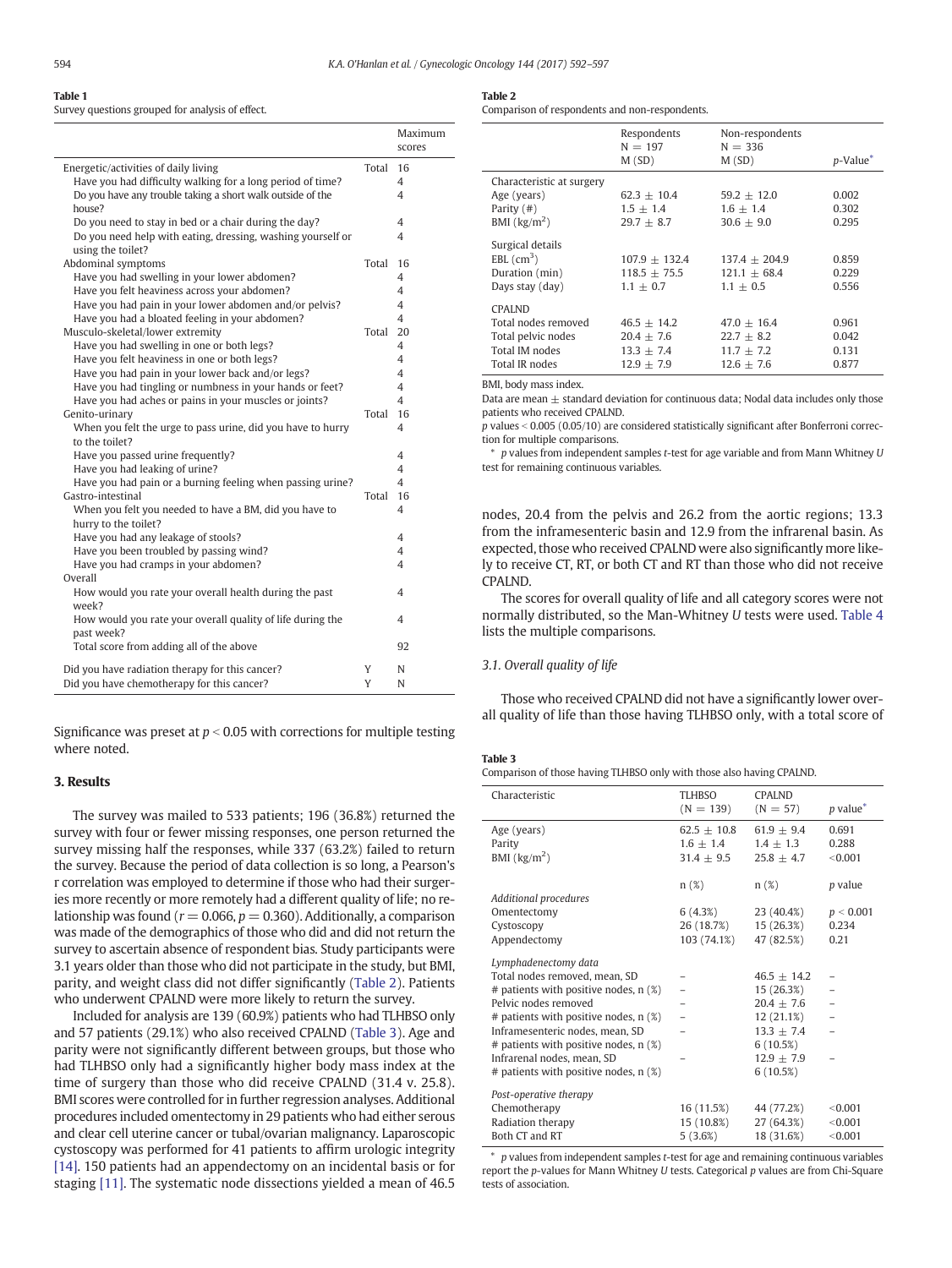<span id="page-3-0"></span>

|--|

|  |  | Survey responses in comparison: Mann Whitney U comparisons. |  |  |  |
|--|--|-------------------------------------------------------------|--|--|--|
|--|--|-------------------------------------------------------------|--|--|--|

| Category total                          | <b>TLHBSO</b> |           | TLHBSO + CPALND |       | $\boldsymbol{p}$ |
|-----------------------------------------|---------------|-----------|-----------------|-------|------------------|
|                                         | $n = 139$     |           | $n = 57$        |       | value            |
|                                         | Mean          | <b>SD</b> | Mean            | SD    |                  |
| Energetic/activities of daily living    | 14.47         | 2.65      | 15              | 2.16  | 0.17             |
| Abdominal                               | 14.67         | 2.17      | 14.35           | 2.65  | 0.469            |
| Musculo-skeletal/lower extremity        | 17.16         | 3.16      | 16.12           | 3.4   | 0.024            |
| Swelling in one or both legs?           | 3.6           | 0.69      | 3.26            | 1.04  | 0.062            |
| Heaviness in one or both legs?          | 3.65          | 0.86      | 3.49            | 0.93  | 0.12             |
| Pain in your lower back and/or<br>legs? | 3.32          | 0.9       | 3.39            | 0.77  | 0.926            |
| Tingling or numbness in<br>hands/feet?  | 3.46          | 0.84      | 2.75            | 1.15  | < 0.001          |
| Aches or pains in muscles or<br>joints? | 3.13          | 1.01      | 3.23            | 0.96  | 0.51             |
| Genito-urinary                          | 13.32         | 2.64      | 13.35           | 2.55  | 0.99             |
| Gastro-intestinal                       | 14.56         | 1.91      | 13.77           | 2.83  | 0.136            |
| General                                 | 6.85          | 1.17      | 6.63            | 1.08  | 0.174            |
| Total                                   | 88.22         | 10.48     | 85.68           | 12.27 | 0.066            |

85.7 v. 88.2, out of 92 possible ( $p = 0.066$ ). In all of the OOL categories, the scores were similar between the two groups, except for Musculo-Skeletal/Lower Extremity, which is further analyzed by each question.

# 3.2. Musculo-skeletal/lower extremity

Overall, those who received CPALND reported a slightly lower category score than those who only had TLHBSO (16.1 v. 17.2,  $p = 0.024$ ) (Table 4). Those who received CPALND did not report significant swelling (3.3 v. 3.6,  $p = 0.062$ ) or heaviness (3.5 v.3.7,  $p = 0.114$ ) in their legs. They did report significantly more tingling or numbness in their hands or feet (2.8 v. 3.5,  $p < 0.001$ ). The questionnaire did not include questions about the site of the numbness or tingling in the extremity, thus failing to distinguish between possible peripheral neuropathy and medial thigh numbness. There were no differences between groups with regard to low back or leg aches or pains in muscles or joints between the two groups.

# 3.3. Energetic/activities of daily living—no differences found

Both groups scored similarly in the energetic/activity category (15 v. 14.5,  $p = 0.17$ ) with 31% having no or very little problem with a long walk, and 90% having little or no trouble with a short walk. 91% have little or no trouble getting out of bed in the morning. 95% need no or very little help with eating dressing, washing or using the toilet.

# 3.4. Abdominal symptoms—no differences found

CPALND appeared to have little or no significant effect on abdominal symptomatology (14.4 v. 14.7,  $p = 0.469$ ). 96% had little or no swelling in or sense of heaviness across their abdomen. 96% reported little or no pain in their abdomen and/or pelvis. 94% reported no bloated feeling in their abdomen.

# 3.5. Genito-urinary—no differences found

Both groups reported similar scores (13.4 v. 13.2,  $p = 0.99$ ) 94% reported no urinary urgency. 94% denied urinary frequency. 88% reported having no urinary incontinence. 97% reported no dysuria.

# 3.6. Gastro-intestinal—no differences found

There was no difference in GI symptomatology overall (13.8 v. 14.56,  $p = 0.136$ ) 93% reported no need to rush to the toilet after feeling an urge. Stool leakage was absent in 94%. Flatulence was equally rare with 92% having no gas problem. 95% reported no abdominal cramping.

There was no significant relation between total QOL or lower extremity QOL and number of pelvic, inframesenteric, infrarenal or total aortic, nodes resected after adjusting for multiple comparisons (Table 5).

A series of hierarchical logistic regressions were then undertaken to determine if CPALND, per se, was a specific predictor of any lower scores or whether the patients' significantly higher BMI's or variable receipt of chemotherapy or radiation therapy contributed to their disability [\(Table](#page-4-0) [6\)](#page-4-0). Twelve different hierarchical regressions were run controlling first for: A) chemotherapy (CT) and BMI; B) for radiation therapy (RT) and BMI; and C) for receipt of both chemotherapy and radiotherapy  $(RT + CT)$  and BMI. Then, in each case, CPALND was further analyzed in the regression to see if the procedure, per se, caused further lowering of scores beyond the effects of BMI, CT or RT.

A statistically significant but clinically minor reduction in total QOL and swelling and numbness scores is attributable to BMI effects and to receipt of chemotherapy. Then, CPALND added significantly, but clinically minimally, to leg swelling ( $p = 0.015$ ) ([Table 6.](#page-4-0)A). Similarly, the effects of BMI and of radiation therapy contributed to decreased total QOL and specifically swelling and numbness. CPALND further decreased scores significantly, but clinically minimally in swelling and tingling in these cases, in particular ([Table 6](#page-4-0).B). As expected the combination of  $CT + RT$  with BMI effects was similar, with CPALND further contributing significantly to numbness and swelling, albeit minimally [\(Table 6.](#page-4-0)C). The adjusted r-squared change from radiation therapy alone was larger than those of chemotherapy alone or chemotherapy with radiation. The predictive percentage increased almost 4% when CPALND was added to RT, but <3% when taken with CT or CTRT.

# 4. Discussion

Embryological and clinical experiments confirm that the lymphatic drainage route of the uterine fundus and the ovaries parallels the ovarian veins cephalad to the renal vein on the left and the high vena cava on the right [\[15,16\]](#page-5-0). Additionally, endometrial and ovarian cancers can have "skip" metastases that bypass the lower inframesenteric nodes and spread directly to the high infrarenal nodes [\[17,18\]](#page-5-0). Many reports confirm that resection of more nodes (basins not specified) increases the likelihood of finding metastatic deposits and/or confers improved survival in cases of endometrial and ovarian carcinomas [\[19,20\]](#page-5-0). Potentially small nodes that are radiologically and even pathologically negative can still harbor microscopic metastatic disease and foster recurrence if not removed, identified and used to indicate a more aggressive post-operative therapy. The data from sentinel node procedures with only cervical injection has not yet revealed a superior survivorship, and have not recognized the potential for aortic node

| . . |  |
|-----|--|
|-----|--|

Pearson's r correlations of symptoms with node counts.

| Node count                     | Total QOL   |         | Musculo – skeletal |                |
|--------------------------------|-------------|---------|--------------------|----------------|
|                                | Pearson's r | p value | Pearson's r        | <i>p</i> value |
| Total nodes                    | $-0.105$    | 0.142   | $-0.117$           | 0.103          |
| Pelvic nodes                   |             |         |                    |                |
| Pelvic total                   | $-0.052$    | 0.465   | $-0.11$            | 0.125          |
| Positive nodes                 | $-0.08$     | 0.266   | $-0.069$           | 0.146          |
| Inframesenteric nodes          |             |         |                    |                |
| <b>IM</b> total                | $-0.139$    | 0.052   | $-0.146$           | 0.041          |
| Positive nodes                 | 0.025       | 0.729   | $-0.023$           | 0.745          |
| Infrarenal nodes               |             |         |                    |                |
| IR total                       | $-0.116$    | 0.107   | $-0.065$           | 0.396          |
| Positive nodes                 | 0.004       | 0.951   | $-0.001$           | 0.994          |
| Total aortic $(IM + IR)$ nodes |             |         |                    |                |
| $IR + IM$ total                | $-0.135$    | 0.06    | $-0.112$           | 0.119          |
| Positive nodes                 | 0.015       | 0.839   | $-0.012$           | 0.87           |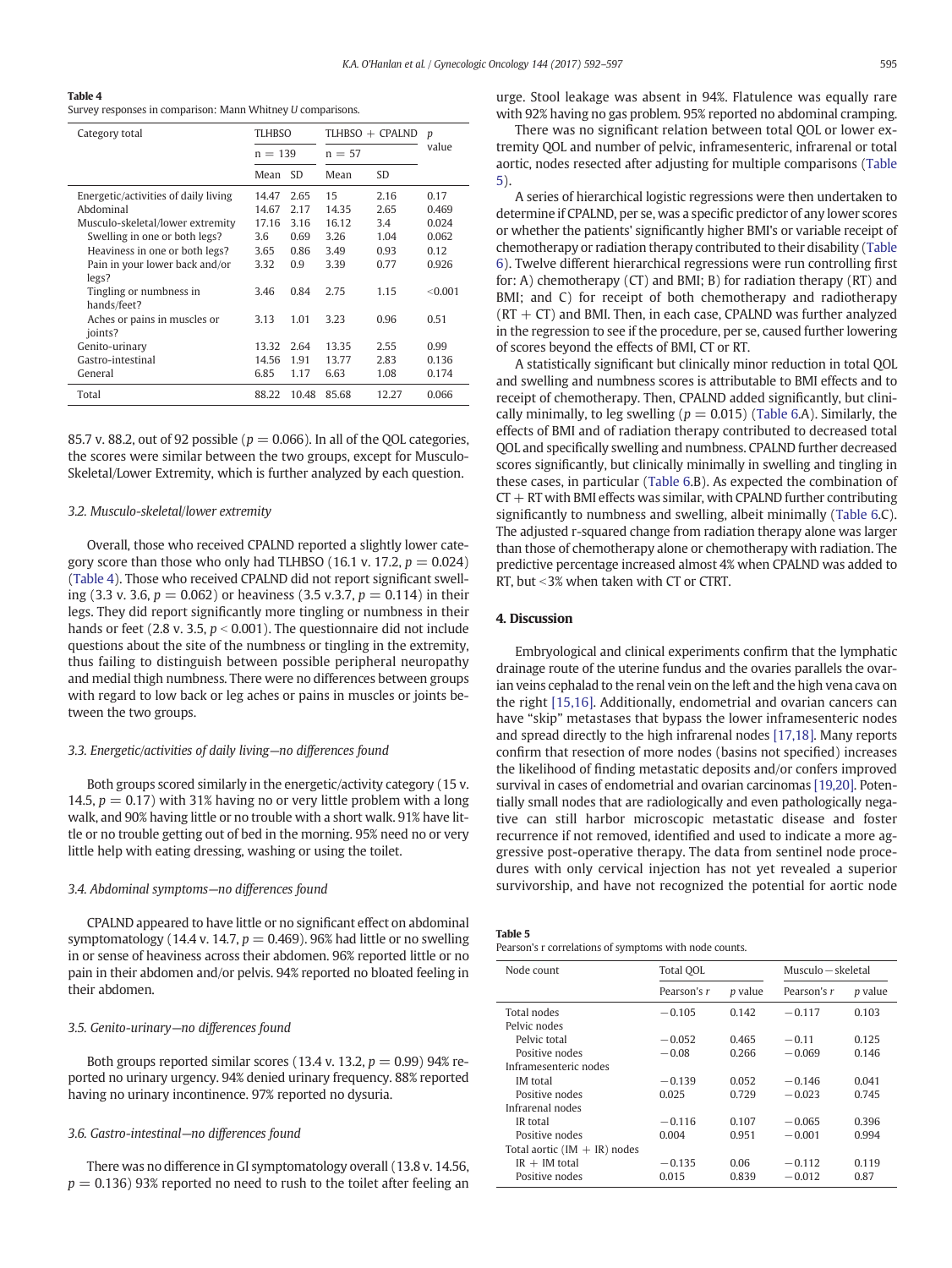<span id="page-4-0"></span>

|--|--|

Regression analysis to determine if CPALND contributed to effects after controlling for CT, RT, or both, with BMI.

| A. CT, BMI                   | CT and BMI adjusted<br>R-squared        | $CT$ and BMI $p$ value    | Adjusted R-squared change<br>with addition of CPALND | CPALND change p value |
|------------------------------|-----------------------------------------|---------------------------|------------------------------------------------------|-----------------------|
| Total QOL score              | 0.055                                   | 0.002                     | $-0.004$                                             | 0.682                 |
| Lower extremity category     | 0.077                                   | < 0.001                   | $-0.002$                                             | 0.402                 |
| Swelling in one or both legs | 0.107                                   | < 0.001                   | 0.027                                                | 0.015                 |
| Tingling or numbness         | 0.155                                   | < 0.001                   | 0.011                                                | 0.104                 |
| B. RT, BMI                   | RT and BMI adjusted<br>R squared        | RT and BMI p value        | Adjusted R-squared change<br>with addition of CPALND | CPALND change p value |
| Total OOL score              | 0.041                                   | 0.006                     | $-0.002$                                             | 0.509                 |
| Lower extremity category     | 0.049                                   | 0.003                     | 0.019                                                | 0.05                  |
| Swelling in one or both legs | 0.108                                   | < 0.001                   | 0.038                                                | 0.004                 |
| Tingling or numbness         | 0.029                                   | 0.021                     | 0.078                                                | < 0.001               |
| $C. CT + RT. BMI$            | $CT + RT$ and BMI<br>adjusted R squared | $CT + RT$ and BMI p value | Adjusted R-squared change<br>with addition of CPALND | CPALND change p value |
| Total OOL score              | 0.067                                   | < 0.001                   | $-0.004$                                             | 0.732                 |
| Lower extremity category     | 0.084                                   | < 0.001                   | 0.012                                                | 0.108                 |
| Swelling in one or both legs | 0.14                                    | < 0.001                   | 0.028                                                | 0.011                 |
| Tingling or numbness         | 0.073                                   | < 0.001                   | 0.058                                                | 0.001                 |

involvement [\[21](#page-5-0)–23]. It may be that either hysteroscopic or subserosal injections are needed to address the aortic nodes [\[22,23\].](#page-5-0) Todo and colleagues have shown that patients have a higher survival from endometrial carcinoma when aortic nodes, even if negative, are removed up to the renal vessels [\[20\].](#page-5-0) Even if a sentinel node protocol yields mature survival data, a comprehensive lymphadenectomy, such as the GOG described "high aortic" lymphadenectomy [\[24\]](#page-5-0) to the renal vessels, will still be indicated for those patients with radiographic adenopathy, and for those found to have positive sentinel nodes and for patients with ovarian carcinoma. For now, comprehensive dissection of all the evidence-based nodal drainage basins is needed in high risk endometrial carcinoma and ovarian carcinoma patients to identify those who need more aggressive post-operative therapy. Among the patients selected for CPALND in this practice, 26% had occult nodal metastases: 21% in the pelvis, 10% in the lower aortics and 10% in the infrarenal aortics [\[6,20\]](#page-5-0).

Although the BMI is higher in the TLH group, these patients were less likely to need any adjuvant treatment. This may relate to the biology of uterine cancer in that the high-BMI patients typically have a tumor biology that is less aggressive and does not indicate a lymphadenectomy. It does not appear to relate to a surgical decision to omit lymphadenectomy in high-BMI patients because it was technically more difficult, because the lower BMI patients required significantly more post-operative radiation, chemotherapy or both modalities. This lends support that the operative decision process did not shy away from performing the technically difficult lymphadenectomy due to the patients' BMIs.

In this survey report, the use of control patients with a relatively similar demographic and initial surgical care illuminates which post-operative symptoms might be attributed to just the TLHBSO per se, or other shared factors such as age, obesity or poor health. The absence of any significant impact from the CPALND in the categories of energetic/activities of daily living, abdominal or gastrointestinal, genito-urinary, and overall health quality was reassuring. This report confirms that CPALND may cause numbness and tingling in the lower extremities, but not swelling or heaviness. While the Mann Whitney U analysis did not identify any difference between lower extremity scores from patients who received CPALND and those who only received TLHBSO, the hierarchical regressions showed a decrement effect in those scores from the surgical procedure only in those patients having chemotherapy, radiotherapy or both. It is most lamentable that the questionnaire was not written to tease out the obvious differences between chemotherapy-induced neuropathy of hands and feet, and surgically induced dysesthesia of the medial thigh. The numbness and tingling that is attributed to CPALND is most likely due to incidental resection of the genitofemoral nerve with the common iliac inframesenteric nodes and should be avoided in future dissections by identifying it and separating it from the lymphatic vessels.

Whether or not the patients received CPALND, the patients, as a whole, reported only "a little" swelling. While CPALND may significantly reduce lower extremity total scores after receipt of radiation or chemotherapy or both, the effects appear clinically minor with regard to swelling and heaviness, i.e. lymphedema.

Historically, many reports document that the pelvic portion of the lymphadenectomy can result in disabling lymphedema [\[25\]](#page-5-0) and symptomatic pelvic lymphocysts [\[26\].](#page-5-0) Lower extremity lymphedema, in the absence of pelvic radiation and/or chemotherapy, was not seen in this cohort in which all dissections followed strict boundaries and were always comprehensive. The distal iliac nodes lateral to the genitofemoral nerve, described as the primary lymphatic drainage of the leg and not the pelvis, were never resected. We confirm the finding by Todo and colleagues that the singular factor that causes lower extremity lymphedema is removal of or radiation to those distal iliac nodes, which may explain the perception that pelvic lymphadenectomy carries significant risk of lymphedema [\[25\].](#page-5-0) This data also confirms that of Yost et al. [\[12\],](#page-5-0) who found no association of a lower aortic lymphadenectomy with lower extremity edema or other symptomatology. Yost observed the self-reported lymphedema prevalence in patients treated with hysterectomy alone compared with hysterectomy with pelvic lymphadenectomy was 36.1% and 52.3% [\[12\]](#page-5-0). This large difference was not observed in the current study.

Beesly and Rowlands and the Australian National Endometrial Cancer Study Group observed a correlation between number of nodes resected, receipt of radiation and risk of lower extremity lymphedema [\[27,28\].](#page-5-0) They also noted that lower extremity lymphedema reduced the overall quality of life in physical, but not mental categories. In the Australian study, 38% of patients had 15 or more nodes resected, while in this report, the patients each had between 21 and 78 nodes removed. There were many surgeons in their study; and there was no mention of whether there was a focus to systematically omit the distal external iliac lateral nodes in the dissections. Additionally, in this current report, there was no correlation between scores on the lower extremity portion of the questionnaire and either number of pelvic nodes removed  $(r = -0.11, p = 0.125)$  or number with metastases  $(r = -0.07, p = 0.075)$ 0.146).

Yost and colleagues at Mayo also observed no QOL correlation with number of nodes resected, and all patients had at least 15 nodes resected [\[12\].](#page-5-0) However, they only removed maximally 38 pelvic nodes and 15 aortic nodes, while in this study the mean number of pelvic nodes resected was 20, ranging up to 41; and the mean total inframesenteric and infrarenal aortic count was 26, maximally 51.